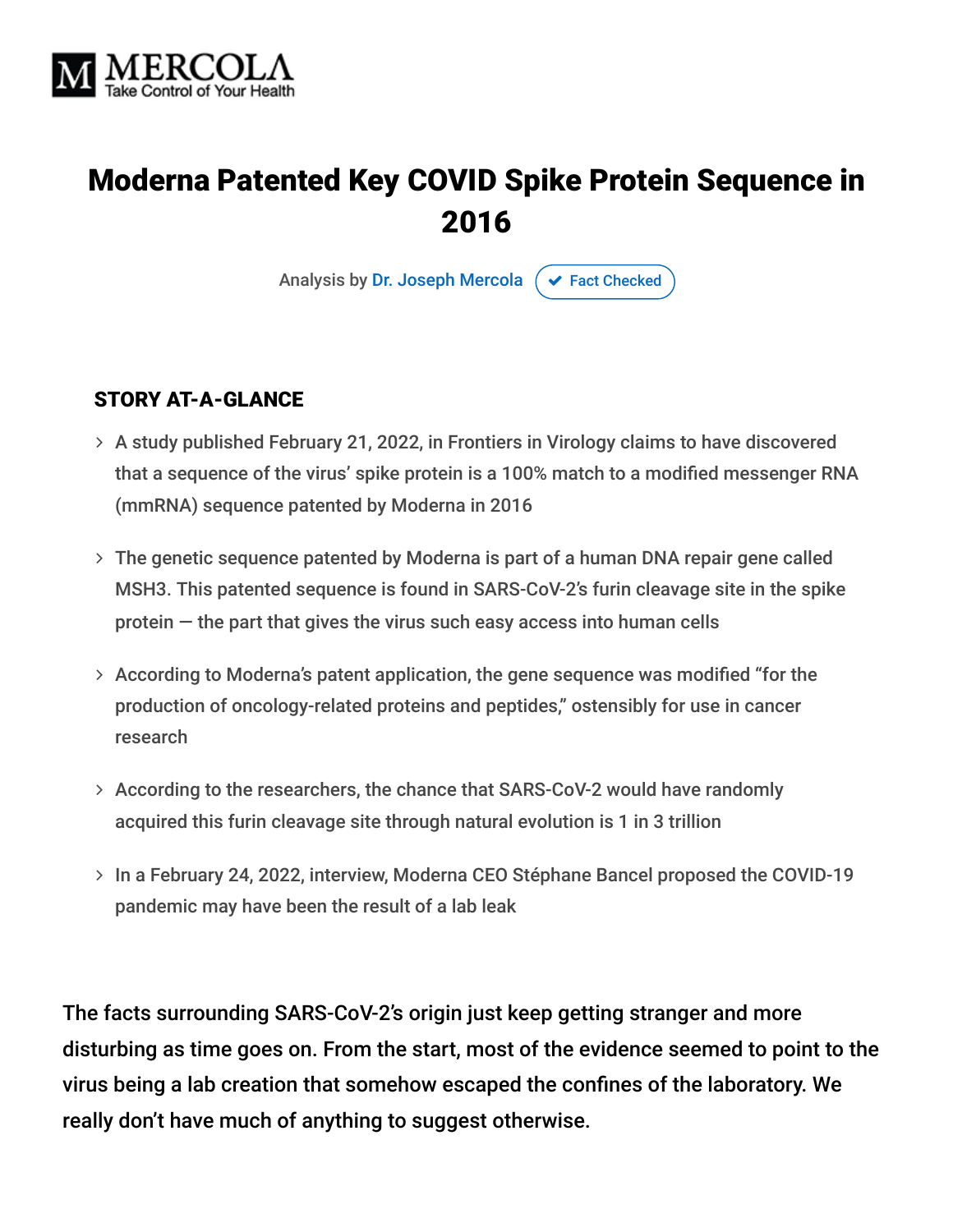Now, a study<sup>1,2</sup> published February 21, 2022, in Frontiers in Virology claims to have discovered that a sequence of the virus' spike protein is a 100% match to a modified messenger RNA (mmRNA) sequence patented<sup>3</sup> by Moderna  $-$  in 2016.

Some believe this is a smoking gun, proving gain of function research is at the heart of this mystery. Of course, more research is needed to verify the findings, but if proven correct, it could be rather incriminating.

### What Did Moderna Patent?

The genetic sequence patented<sup>4</sup> by Moderna  $-$  and now found to be part of the SARS-CoV-2's furin cleavage site in the spike protein that gives the virus access into human cells — is a 19-nucleotide sequence of a human gene called MSH3, which is a DNA repair gene. 5

Nucleotides code for specific amino acids. The MSH3 gene works with the part of your immune system responsible for combating cancer by repairing damaged cells. This pathway has been identified as a potential target for new cancer treatments.

# **<sup>66</sup>** What are the chances of a naturally-occurring virus **belocity**<br>having a rarely encountered furin cleavage site that is **having a rarely encountered furin cleavage site that is genetically identical to an engineered and patented one?"**

As noted in the patent application, the gene sequence has been modified "for the production of oncology-related proteins and peptides," ostensibly for use in cancer research. The first name listed on the patent is Stéphane Bancel, a Frenchman who has been Moderna's chief executive officer since 2011.

What's so curious here is that the scientists of the Frontiers in Virology paper searched all viral and bacterial databases looking for matches to the furin cleavage site patented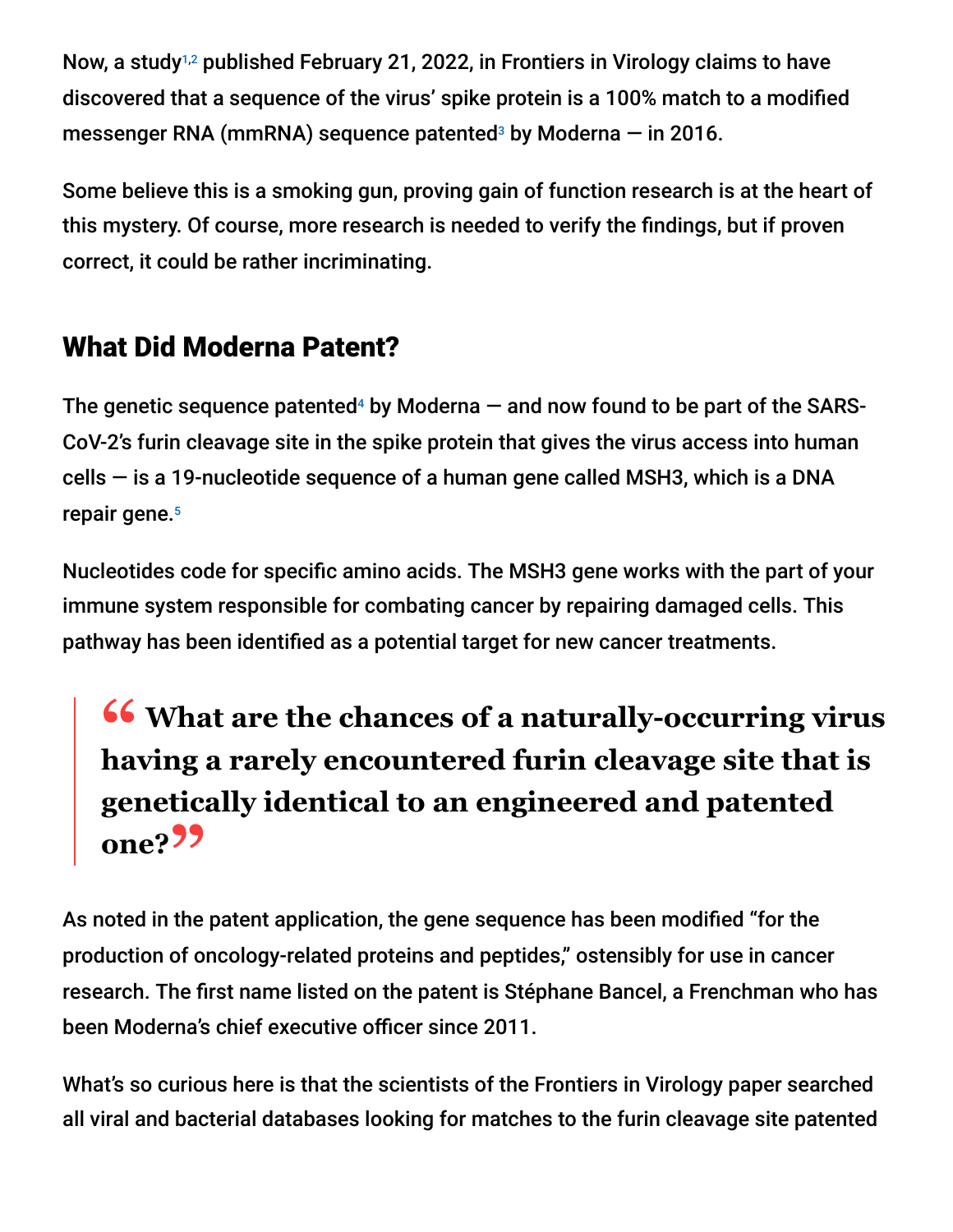by Moderna, and SARS-CoV-2 is the only pathogen that has this sequence. It's an absolute match — 100% identical.

What are the chances of a naturally-occurring virus having a rarely encountered furin cleavage site that is genetically identical to an engineered and patented one? As noted by the authors: 6

*"The absence of CTCCTCGGCGGGCACGTAG from any eukaryotic or viral genome in the BLAST database makes recombination in an intermediate host an unlikely explanation for its presence in SARS-CoV-2."*

In other words, the sequence being a natural zoonosis is extremely unlikely. According to the researchers, the chance that SARS-CoV-2 would have randomly acquired this furin cleavage site through natural evolution is 1 in 3 trillion.<sup>7</sup> They also noted that "Recombination in an intermediate host is an unlikely explanation." What's more, it's known that inserting a furin cleavage site on the spike protein of a virus will make it more infectious.

### Moderna CEO Suggests Lab Leak Responsible for COVID-19

One hypothesis raised in the paper is that the matching code might have been introduced into the SARS-CoV-2 genome through infected human cells that express the MSH3 gene. The question, then, is how and when did that happen?

Interestingly, in a February 24, 2022, interview, Fox Business host Maria Bartiromo questioned Bancel about the finding. He responded saying their scientists are looking into the claim, adding:

*"That it came from a lab is possible. Humans make mistakes. It's possible that the Wuhan lab in China was working on virus enhancement or gene modification and then there was an accident where somebody was infected in the lab, which affected family and friends. It is possible. On the claim you just mentioned, scientists will look to know if it's real or not."*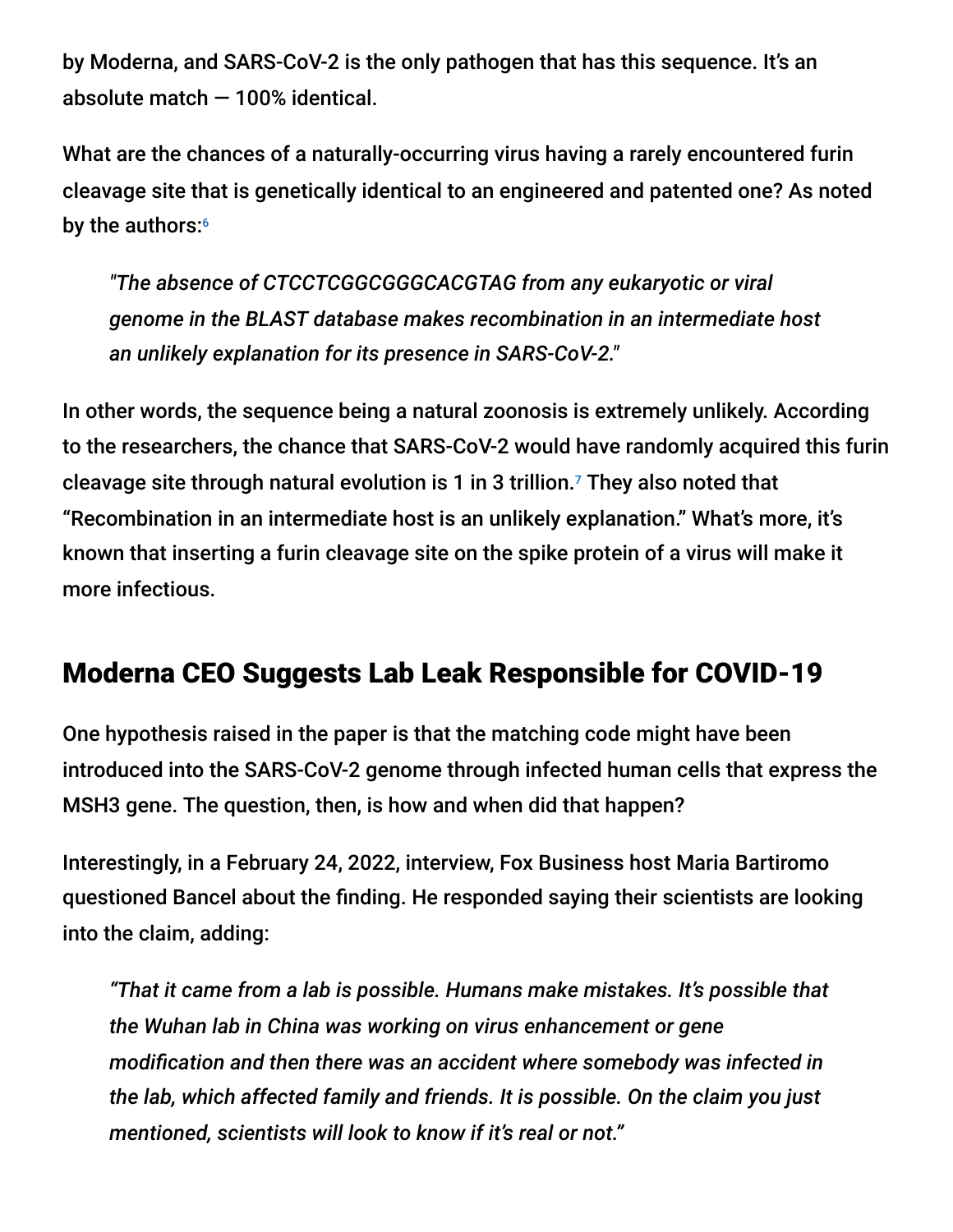### Why This Code?

Now, if SARS-CoV-2 was man-made, why would they use this particular code? As noted in the Frontiers of Virology paper, the MSH3 sequence in question has been shown to cause mismatch repair in DNA, and faulty repair of genetic damage can lead to a number of diseases, including cancer. But overexpression of MSH3 also plays a role in virology:

*"Overexpression of MSH3 is known to interfere with mismatch repair ... which holds virologic importance. Induction of DNA mismatch repair deficiency results in permissiveness of influenza A virus (IAV) infection of human respiratory cells and increased pathogenicity. Mismatch repair deficiency may extend shedding of SARS-CoV-2 ...*

*A human-codon-optimized mRNA encoding a protein 100% homologous to human MSH3 could, during the course of viral research, inadvertently or intentionally induce mismatch repair deficiency in a human cell line, which would increase susceptibility to SARS-like viral infection."*

It's interesting to note that Moderna did not have a single successful mRNA product brought to market before the COVID-19 pandemic allowed them to bypass normal regulatory requirements.

Now, all of a sudden, we're to believe they managed to throw together a safe and effective mRNA injection against SARS-CoV-2, a virus that just so happens to contain one of its own patented components. What are the odds?

Did Dr. Anthony Fauci, a leading promoter of mRNA technology as a replacement for traditional vaccines, have anything to do with Moderna's sudden "success"? It certainly looks that way. After all, the National Institutes of Allergy and Infectious Diseases (NIAID), an arm of the National Institutes of Health (NIH), both funded and co-developed Moderna's COVID-19 jab.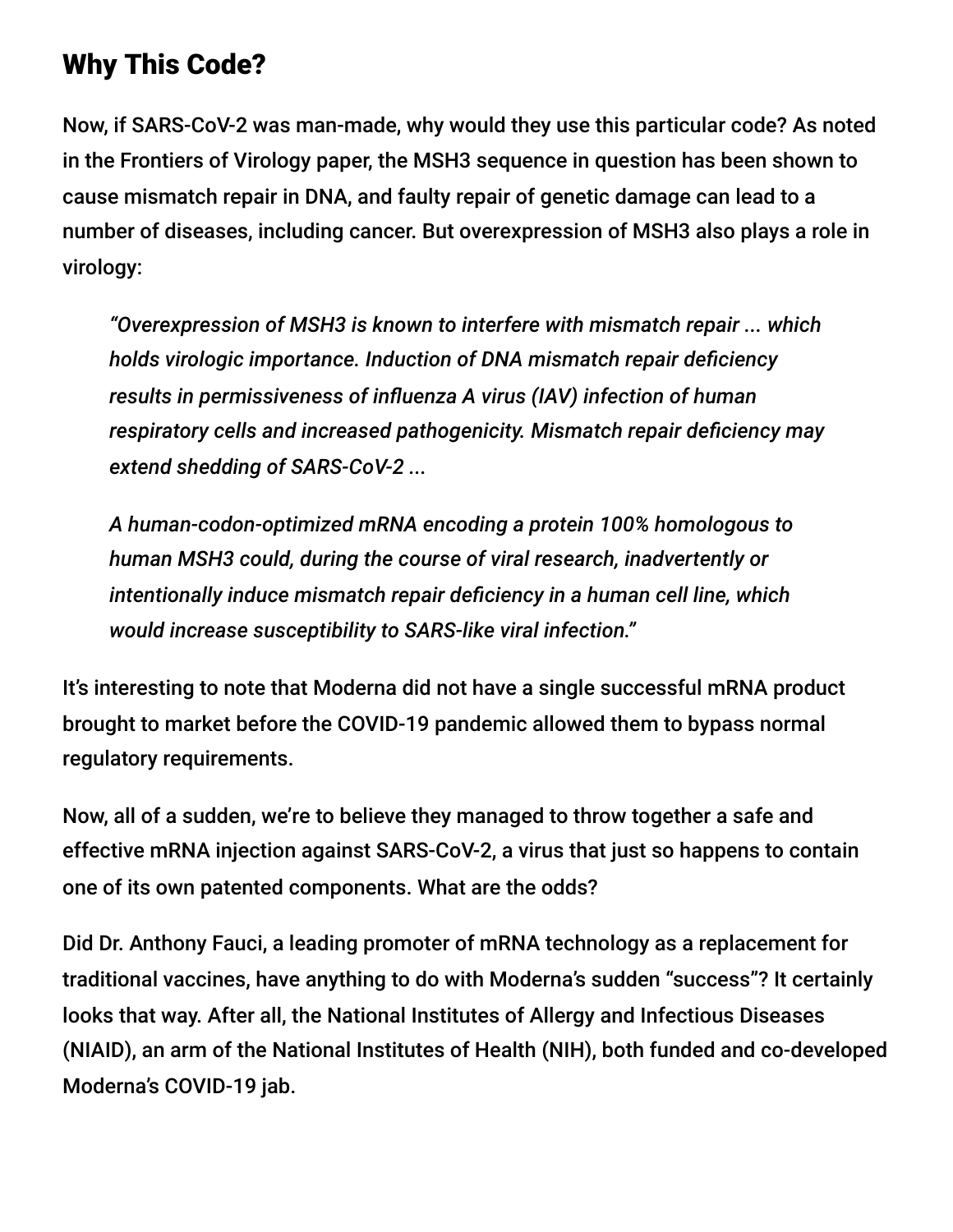As explained by the NIH, $^8$  the injection "combines Moderna's mRNA delivery platform with the stabilized SARS-CoV-2 spike immunogen  $(\mathsf{S}\text{-}\mathsf{2}\mathsf{P})^\mathsf{g}$  developed by NIAID scientists." In mid-November 2021, Moderna granted co-ownership of its COVID-19 mRNA "vaccine" patent to the NIH to resolve a dispute involving the naming of the inventors. 10

### Can the COVID Jab Trigger Cancer?

Incidentally, since the release of the mRNA COVID jab, some doctors have raised concerns about the possibility of the injections to trigger cancer, largely due to its detrimental impact on your immune function.

For clarity, this may have nothing to do with Moderna's patented MSH3 sequence specifically, because the RNA code in the jab is not identical to the RNA code of the actual virus. The RNA in the jab has been genetically altered yet again to resist breakdown and ensure the creation of abundant copies of the spike protein.<sup>11</sup>

So far, the link to cancer post-jab seems to be related to the downregulation of toll-like receptor 4 (TLR4), which is involved in both infections and cancer. In an October 2021 article, Dr. Nicole Delépine, a French pediatric oncologist, $^{12}$  discussed reports of exploding cancer cases post-jab: 13

*"Several months ago, we expressed at least "theoretical reservations" about vaccinating cancer patients or former patients who had been cured, because of the underlying mechanism of the gene injection on immunity.*

*Several geneticists had also expressed their concerns about the possible interference between active or dormant cancer cells and the activity of gene therapy on lymphocytes in particular. Months have passed, and the vaccine madness has amplified ... [C]learly there seems to be three situations:*

• *The appearance of a cancer rapidly after the injection (two weeks to a few months) and very progressive, in a person who was previously free of known carcinological pathologies.*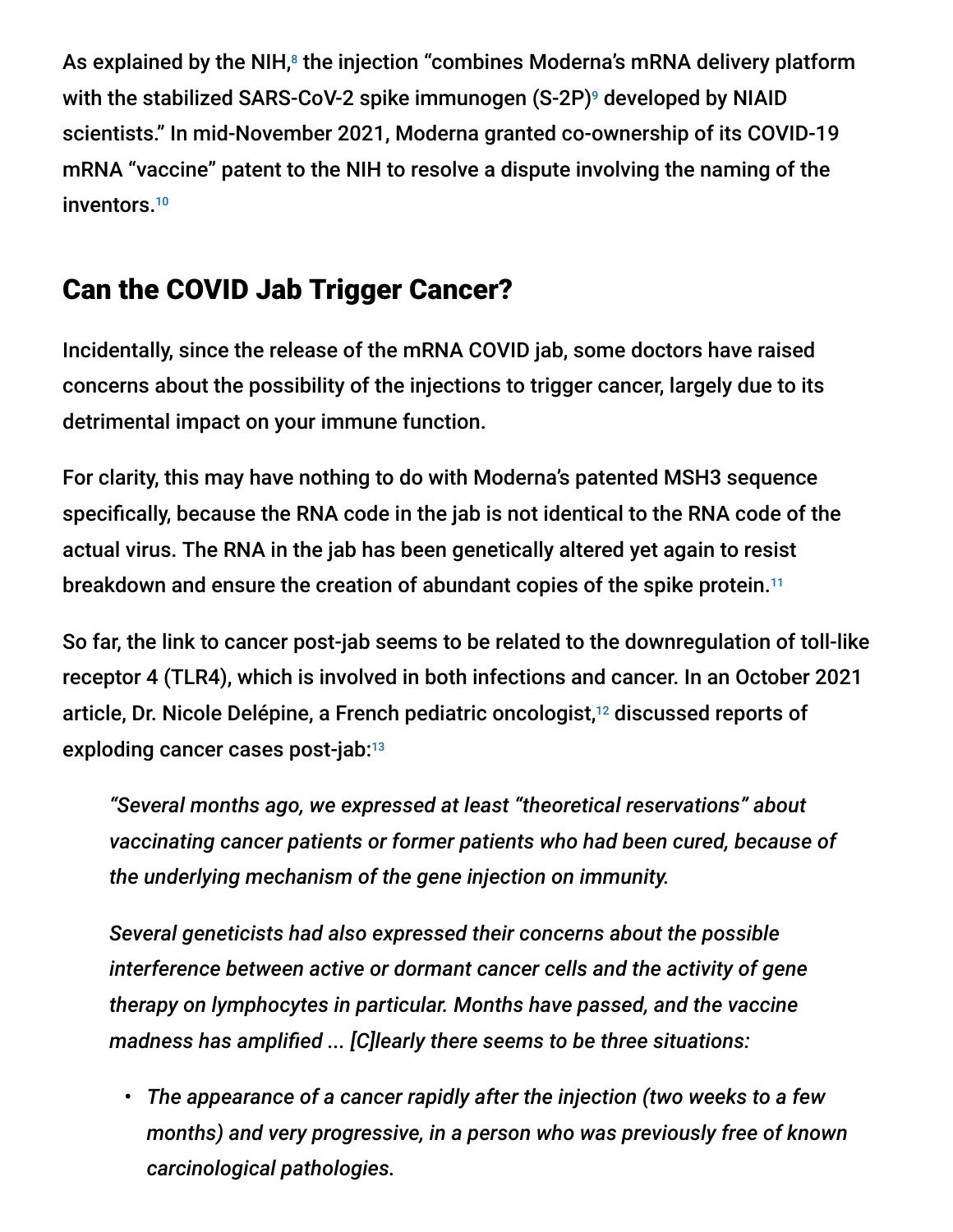- *The resumption of cancer in a patient who has been in complete remission for several months or years.*
- *The rapid, even explosive, evolution of a cancer that is not yet controlled.*

*Beyond the testimonies that are pouring in from relatives and friends and on social networks, a Swiss newspaper has finally addressed the subject in a broader way. Here are some excerpts from their article and their references:*

*'Can COVID vaccines cause cancer? In some cases, the answer seems to be yes ... [It] has been shown that in up to 50% of vaccinees, COVID vaccines can induce temporary immunosuppression or immune dysregulation (lymphocytopenia) that can last for about a week or possibly longer.*

*Furthermore, COVID mRNA vaccines have shown to 'reprogram'... adaptive and innate immune responses and, in particular, to downregulate the so-called TLR4 pathway, which is known to play an important role in the immune response to infections and cancer cells.*

*Thus, if there is already a tumor somewhere — known or unknown — or if there is a predisposition to a certain type of cancer, such a state of vaccine-induced immune suppression or immune dysregulation could potentially trigger sudden tumor growth and cancer within weeks of vaccination ...'"*

Dr. Ryan Cole, in August 2021, also reported<sup>14,15</sup> seeing a significant increase in certain types of cancer, especially endometrial and uterine cancers, since the start of the mass injection campaign. Cole runs a large pathology laboratory in Idaho.

### Other Key Components of SARS-CoV-2 Have Also Been Patented

Time will tell where this all leads, but clearly, SARS-CoV-2 does not appear to be the result of natural evolution. The evidence for it being man-made is simply overwhelming. So far, few in mainstream media have been willing to touch this story, for obvious reasons.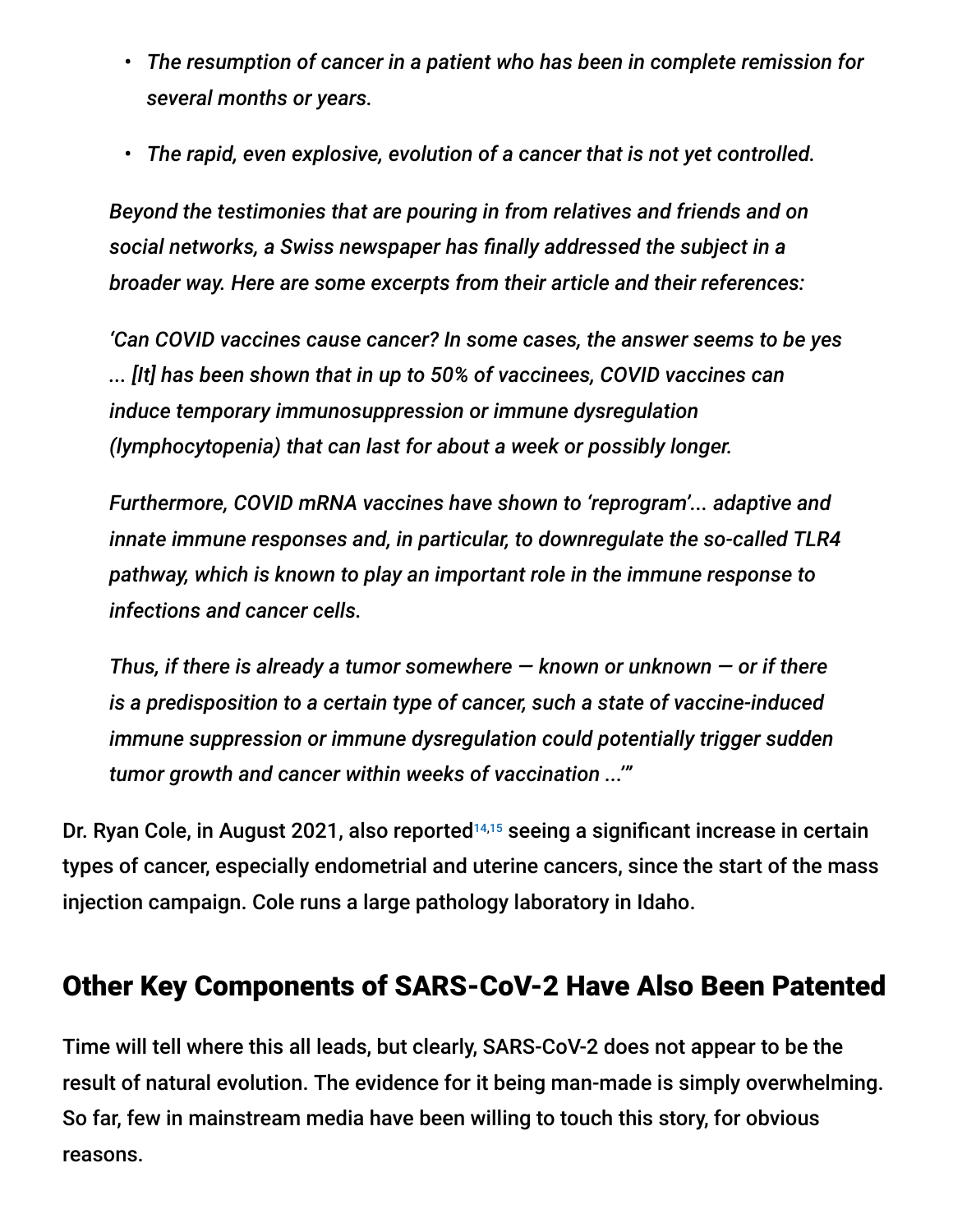Finding a key gene sequence of the virus in a patent of one of the primary vaccine makers is inconvenient to say the least  $-$  and this is in addition to all the other patents relating to the virus.

As previously detailed<sup>16</sup> by David Martin, Ph.D., SARS-CoV-2 appears to have been engineered in the 1990s, perfected in 1999 and patented in 2002. Evidence also shows that plans for mandatory vaccinations were hatched in 2015. That year, during an Academies of Science meeting, Dr. Peter Daszak, president of EcoHealth Alliance stated:

*"... until an infectious disease crisis is very real, present, and at an emergency threshold, it is often largely ignored. To sustain the funding base beyond the crisis, we need to increase public understanding of the need for MCM's [medical countermeasures] such as pan-influenza or pan-coronavirus vaccine.*

*A key driver is the media, and the economics follow the hype. We need to use that hype to our advantage to get to the real issues. Investors will respond if they see profit at the end of [the] process."*

According to Martin, "That's admission of a felony, and the felony is domestic terrorism." In a November 2021 Red Pill Expo speech, $17$  Martin reviewed the timeline of the COVID-19 jab, which began in 1990 with the first coronavirus vaccine patent for canines (dogs) filed by Pfizer.

That vaccine was an S-1 spike protein vaccine  $-$  just like the current Pfizer COVID shot, and according to Martin, that S-1 spike protein is a bioweapon, not a pathogen. Nine years later, in 1999, Fauci, as director of the NIAID, tasked the University of North Carolina Chapel Hill with the creation of "an infectious replication-defective coronavirus" specifically targeted for human lung epithelium.

The patent for that replication-defective coronavirus that attacks human lung cells, filed April 19, 2002, (Patent No. 7279327), details the gene sequencing of the resulting virus, and how the ACE receptor, the ACE2 binding domain and the S-1 spike protein were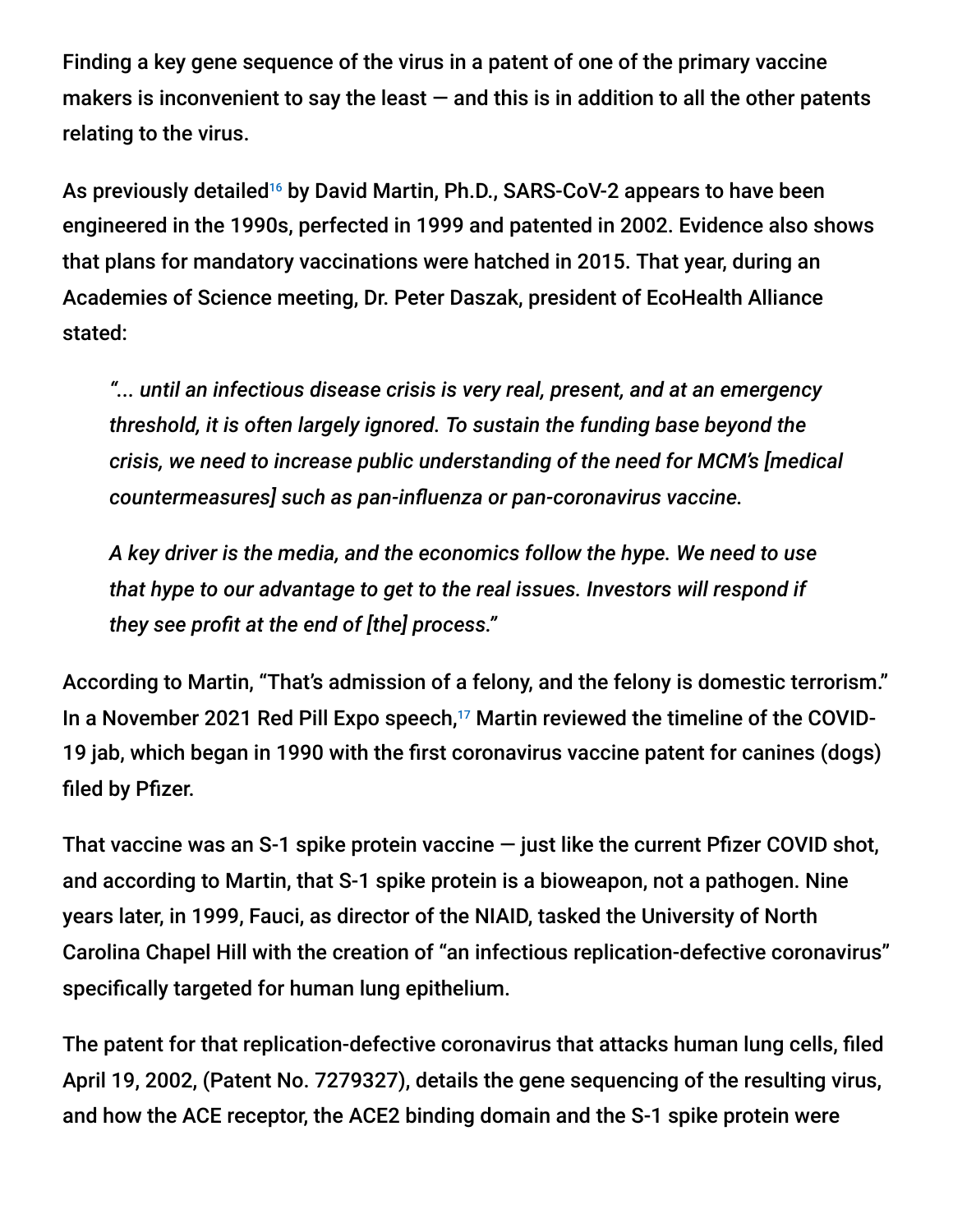engineered and could be synthetically modified in the lab using readily available gene sequencing technologies.

Basically, computer code is turned into a manmade pathogen, or an intermediate pathogen. This technology was initially funded in order to harness the coronavirus as a vector for an HIV vaccine, but it clearly didn't end there.

## CDC Holds Patents on SARS Coronavirus

The U.S. Centers for Disease Control and Prevention also holds key patents, including an illegally obtained patent for the entire gene sequence for the SARS coronavirus (Patent No. 7220852), which Martin says is 99% identical to the sequence now identified as SARS-CoV-2.

That CDC patent also had several derivative patents associated with it, including U.S. patent 46592703P and U.S. patent 7776521, which cover the gene sequence of SARS coronavirus and the means for detecting it using RT PCR testing. With these two patents, the CDC has complete scientific control, as it owns the provenance of both the virus and its detection.

According to Martin, there's also evidence of a criminal conspiracy involving the CDC and Sequoia Pharmaceuticals. April 28, 2003  $-$  three days after the CDC filed its patent for the SARS coronavirus — Sequoia Pharmaceuticals filed a patent on an antiviral agent for the treatment and control of infectious coronavirus (Patent No. 7151163).

So, the CDC filed a patent on SARS coronavirus, and three days later there's a treatment? This strongly suggests there was a working relationship behind the scenes. Sequoia Pharmaceuticals, founded in 2002, develops antiviral therapeutics with a special focus on drug-resistant viruses.<sup>18</sup> Its lead investors include the Wellcome Trust.

But there's yet another problem with Sequoia's 2003 filing for an antiviral agent. It was actually issued and published before the CDC patent on SARS coronavirus had been granted, which didn't happen until 2007, and the CDC had paid to keep the application private.